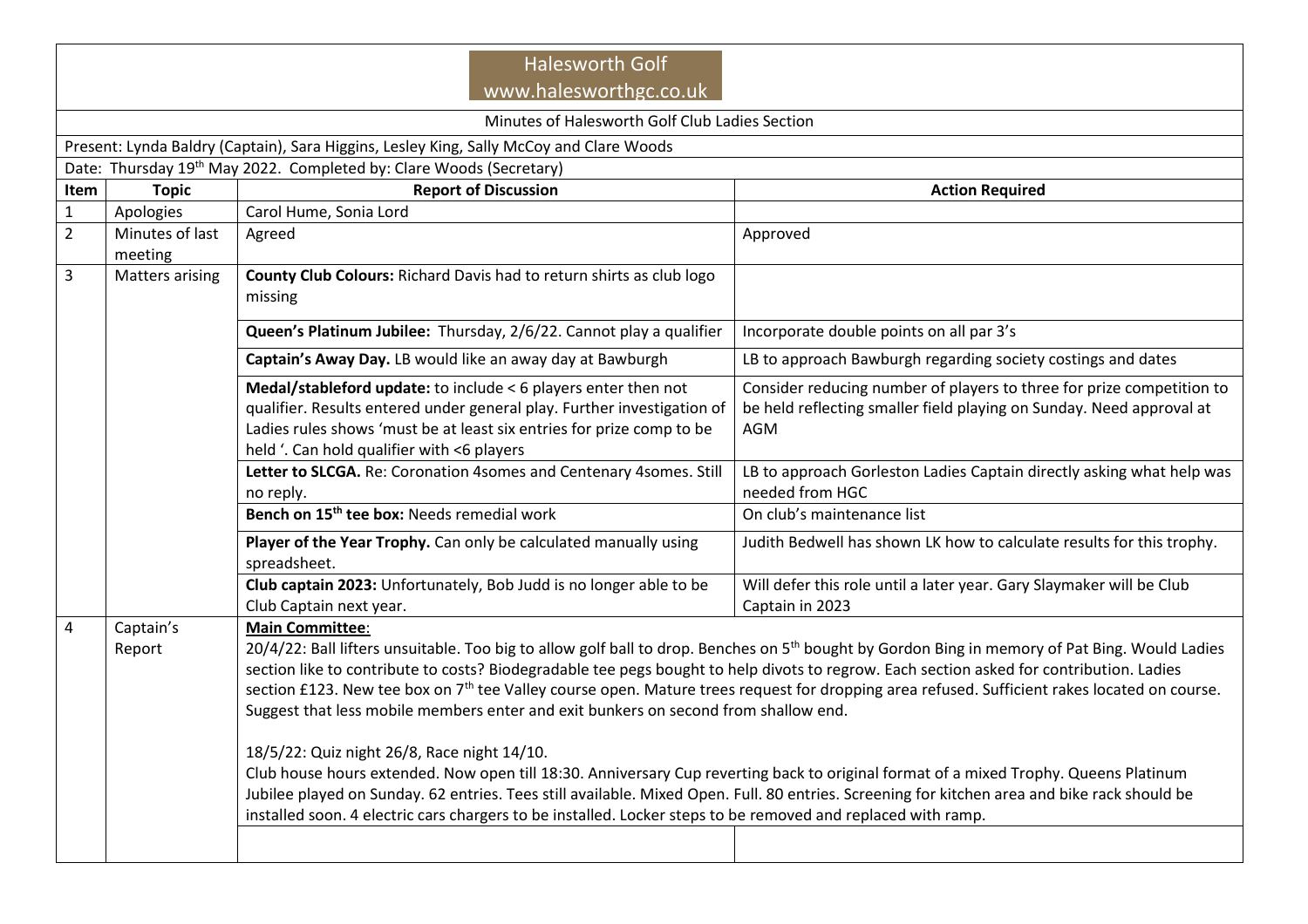|   |             | <b>County Comps:</b>                                                  | Well played                                                                     |
|---|-------------|-----------------------------------------------------------------------|---------------------------------------------------------------------------------|
|   |             | Weston team VS Haverhill. Away. Win                                   | Good luck ladies                                                                |
|   |             | Next week Cranworth team Vs Flempton at Brett Vale                    |                                                                                 |
|   |             |                                                                       |                                                                                 |
|   |             | <b>Upcoming Friendly Matches:</b>                                     | Thank you, Sara and Sally, for your help in my absence                          |
|   |             | 20 <sup>th</sup> May. Vs Rookery Park                                 |                                                                                 |
|   |             | 23rd May. Vs Ufford Park                                              |                                                                                 |
|   |             | Open comps:                                                           | They beat both Bramford teams, no mean feat.                                    |
|   |             | Congratulations to Rachel, Cathy Judd, Ali and Sarah Gotts for        |                                                                                 |
|   |             | winning the Ipswich open at Purdis Heath.                             |                                                                                 |
|   |             | Thanks to you all for holding the Fort while I was away.              |                                                                                 |
|   |             |                                                                       |                                                                                 |
| 5 | Competition | Well done to all the ladies getting out there and playing some lovely |                                                                                 |
|   | Secretary   | golf in April. The diary is certainly getting busier.                 |                                                                                 |
|   | Report      | <b>Friendlies:</b>                                                    | Reschedule when fixture list allows                                             |
|   |             | vs St Audrey's. Postponed due to snow                                 |                                                                                 |
|   |             | Vs Seckford, Home, Win                                                |                                                                                 |
|   |             | The Captains Drive: well supported, in early April, with 117          | Winners: Tanya and David McGregor and Curtis Liddell                            |
|   |             | members playing.                                                      |                                                                                 |
|   |             |                                                                       |                                                                                 |
|   |             | April Medal: Sunday qualifier played but Thursday's game              | Have dates for 2023 green maintenance. Ensure qualifiers not played             |
|   |             | postponed. Green's maintenance in progress                            | during scheduled greens maintenance week                                        |
|   |             | The Captains Drive: well supported, in early April, with 117          |                                                                                 |
|   |             | members playing.                                                      |                                                                                 |
|   |             |                                                                       |                                                                                 |
|   |             | Marie Curie Cancer Charity: played alongside our monthly              | £57.50 collected from entry fees was donated to very worthy charity             |
|   |             | stableford                                                            |                                                                                 |
|   |             |                                                                       |                                                                                 |
|   |             | R&A foursome's: winners Sian Tutak and Sally Baxter                   | We wish them luck if they qualify to play at Rushmere August 12 <sup>th</sup> . |
|   |             | Easter bunny fun competition: was well supported. Thanks to all the   | I have already patted my own back for arranging it for another year!            |
|   |             | ladies who provided super prizes, for all the goody bags and Easter   |                                                                                 |
|   |             | bunny markers, the lovely shot of home-made gin and to Lesley for     |                                                                                 |
|   |             | doing all the cards.                                                  |                                                                                 |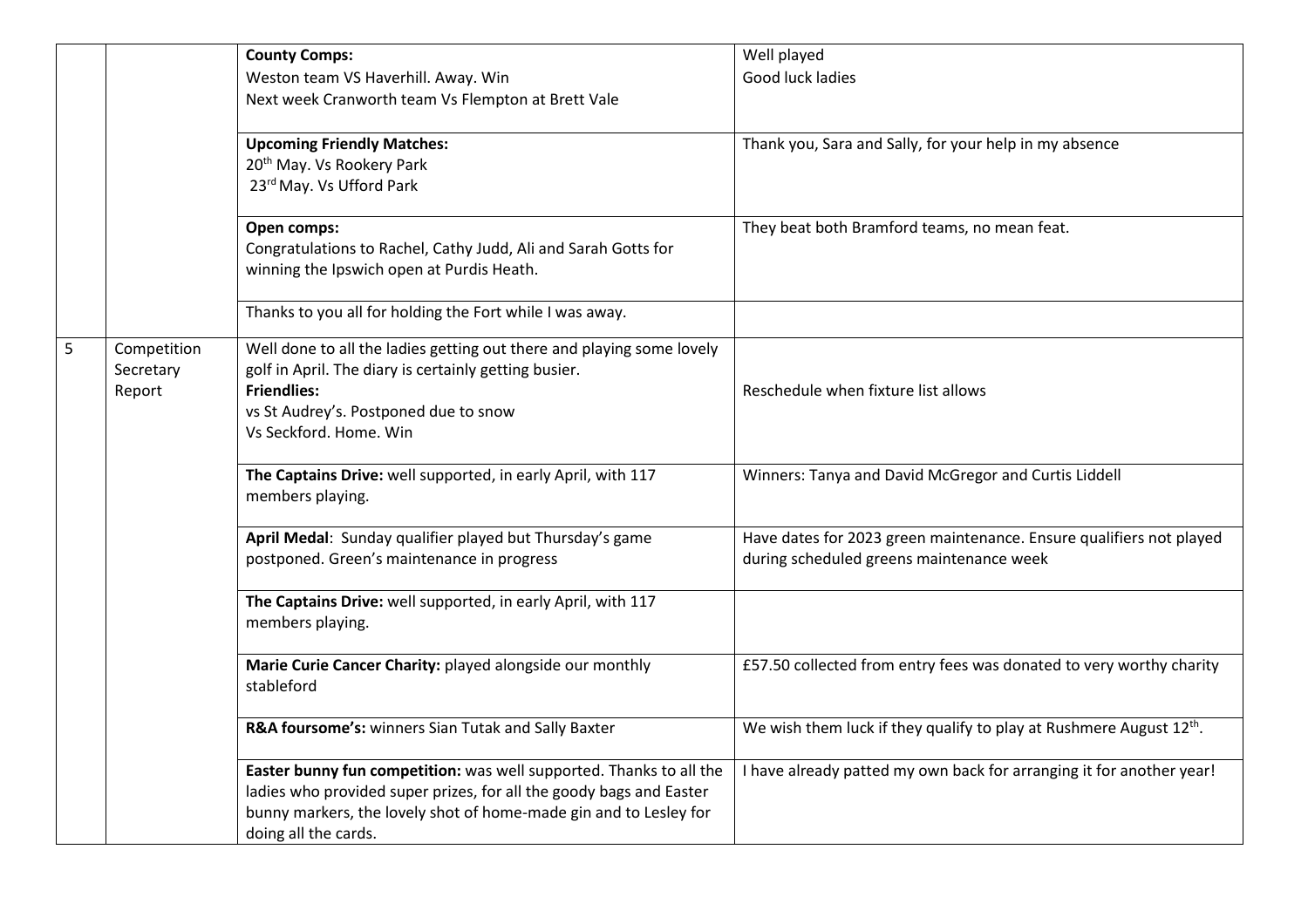|                |                                   | Suffolk Ladies Past and Present Captains Day: Halesworth hosted                                                                                                                                                                                                                                                                                  |                                                                                                                                                                                                                                                                                                                                                                                                                                            |
|----------------|-----------------------------------|--------------------------------------------------------------------------------------------------------------------------------------------------------------------------------------------------------------------------------------------------------------------------------------------------------------------------------------------------|--------------------------------------------------------------------------------------------------------------------------------------------------------------------------------------------------------------------------------------------------------------------------------------------------------------------------------------------------------------------------------------------------------------------------------------------|
|                |                                   | the day, 30 ladies took part including LK, SH and Rita Fossey.                                                                                                                                                                                                                                                                                   |                                                                                                                                                                                                                                                                                                                                                                                                                                            |
|                |                                   | Gilly Bogey Trophy. Last competition of April                                                                                                                                                                                                                                                                                                    |                                                                                                                                                                                                                                                                                                                                                                                                                                            |
| 6              | Handicap<br>Secretary's<br>Report | General Play result entry: Problem encountered entering results on<br>phone                                                                                                                                                                                                                                                                      | Easily resolved by pressing 'enter' on IG system. Ladies asked to send<br>LK message making her aware general play score has been submitted<br>so results can be posted on WHS                                                                                                                                                                                                                                                             |
|                |                                   | Spexhall Golf Day: team prize and an individual prize for ladies. The<br>winning team were 4 ladies who played a fantastic round each.                                                                                                                                                                                                           | Handicap Committee agreed the ladies scores should be entered on<br>the system as was an individual stableford competition. This has been<br>done                                                                                                                                                                                                                                                                                          |
|                |                                   | Request from Rachael Goldsmith: to upload scores from a<br>competition held in Spain                                                                                                                                                                                                                                                             | Score entered through WHS, simple procedure.                                                                                                                                                                                                                                                                                                                                                                                               |
| $\overline{7}$ | Treasurer's<br>Report             | Current Account balance as at 15/5/22 - £1919.37<br>Deposit Account balance as at 15/54/22 £505.60                                                                                                                                                                                                                                               | Since the last meeting there have been receipts of £285.00 and<br>Payouts £306.16                                                                                                                                                                                                                                                                                                                                                          |
|                |                                   | Set up IG club run system for payment of comp entry using club<br>cards. List of Ladies' subs balances sent to Carol Aldred (CA).<br>Generally, well received.                                                                                                                                                                                   | Makes Treasurer's job more effective.<br>When monies received then CA will transfer balance to HCG card                                                                                                                                                                                                                                                                                                                                    |
| 8              | Correspondence                    | Division 2 meeting September 2023                                                                                                                                                                                                                                                                                                                | RD liaising with Joan Hogarth                                                                                                                                                                                                                                                                                                                                                                                                              |
|                |                                   | Greens maintenance 2023                                                                                                                                                                                                                                                                                                                          | Scheduled Monday 27 <sup>th</sup> March - Friday 31 <sup>st</sup> March<br>Monday 4 <sup>th</sup> September - Friday 8 <sup>th</sup> September                                                                                                                                                                                                                                                                                             |
|                |                                   | <b>Preferred lies</b>                                                                                                                                                                                                                                                                                                                            | Removed 1/5/22                                                                                                                                                                                                                                                                                                                                                                                                                             |
|                |                                   | Sunday tee times. Flexible start time for Sunday Ladies                                                                                                                                                                                                                                                                                          | Very laborious to enforce and concerns regarding communication                                                                                                                                                                                                                                                                                                                                                                             |
|                |                                   | Main Committee. Greater profile for Ladies section.                                                                                                                                                                                                                                                                                              | Good starting place would be to be treated same as Senior's section.<br>Suggested submit a more detailed report from Ladies' Captain,<br>including competition and handicap updates. All items for discussion<br>and AOB should be sent via Lady's Captain                                                                                                                                                                                 |
|                |                                   | Email: June Sunday medal cannot be treated as alternate day as falls<br>outside 7-day window.                                                                                                                                                                                                                                                    | Fixture list constantly updated and as diary becomes increasingly full<br>may not be able to play Sunday comp as alternate day but as stand-<br>alone comp. Committee has every confidence in Sara and respect her<br>decisions as comp secretary                                                                                                                                                                                          |
|                |                                   | Email: Millennium Plate. At end of field 2 sets of 2 balls, held up<br>unreasonably on each hole. Request Under rules of golf, 5.6 players<br>should be encouraged for faster players to allow faster players<br>through.<br>Email: Trophy Competitions are capped at maximum h/c. Why were<br>ladies with a higher h/c prevented from entering? | Players have responsibility to monitor their tee times and consider<br>being proactive with regards to tee availability on sign-up sheet. If<br>playing in 2 ball consider if possibility of joining another group of<br>ladies to make a 3-ball or if at end of field, a 4-ball to avoid slow play<br>Referred to rules "some trophy comps may have a maximum h/c<br>allowance but it won't prevent you from entering" Ladies with higher |
|                |                                   |                                                                                                                                                                                                                                                                                                                                                  | h/c may enter but will be expected to play off the maximum h/c                                                                                                                                                                                                                                                                                                                                                                             |